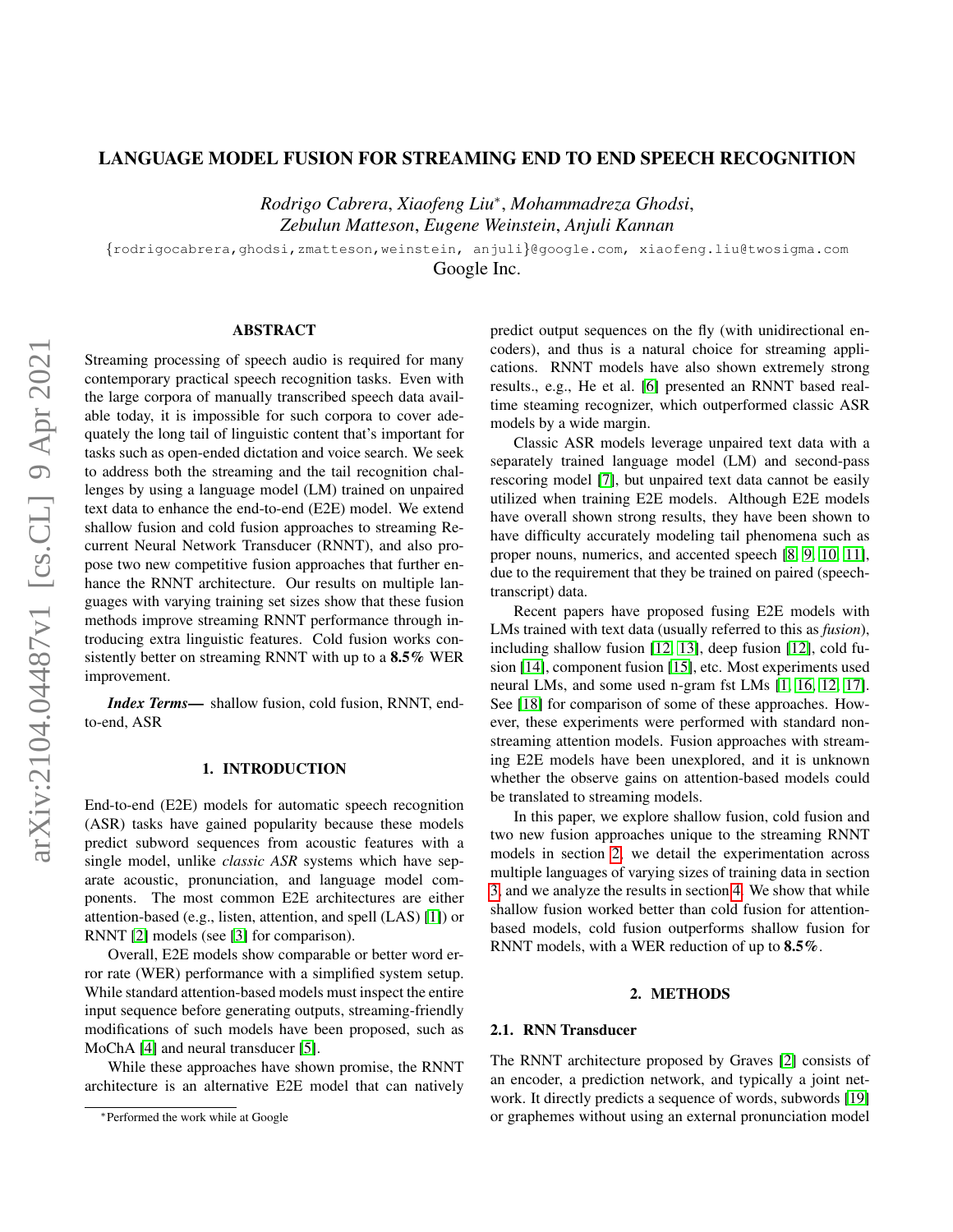or language model. Like Connectionist temporal classification (CTC), its target symbol set is augmented with a blank symbol  $(\langle blank \rangle)$  such that the RNNT model does not output a grapheme or subword symbol at every time frame. The RNNT outputs a symbol at each time frame  $t = 1, 2, \ldots, T$ where  $T$  is the total number of frames, the input of the encoder is the log-mel filterbank energies of dimension d. The input of the prediction network is the last non- $\langle blank \rangle$  symbol during prediction. The joint network takes as input the output vectors of both encoder and prediction networks and outputs logits which are then passed to the softmax layer to predict subword symbols. In this work, we focus on streaming RNNT wordpiece models, where the encoder and prediction networks both use unidirectional LSTM layers, and the predicted symbols are wordpieces. During decoding, a blank penalty is usually added to adjust the posterior probability of the  $\langle blank \rangle$  symbol, and its value is usually optimized through parameter sweep.

### 2.2. Fusion with RNN-LM

The recurrent neural network (RNN) based LM predicts the probability of a symbol given the context, and is trained with text-only data. It contains an embedding layer followed by a stack of unidirectional RNN layers. For a sequence of wordpieces  $w_1^T$ , the RNN-LM computes a probability:

$$
P(w_1^T) = \prod_{i=1}^T P(w_i|w_1, w_2, \dots, w_{i-1}).
$$
 (1)

One big difference between attention-based models and RNNT models is the existence of the  $\langle blank \rangle$  symbol in RNNT models, and that symbols needs to be handled correctly during fusion. While the RNN-LMs are trained without knowledge of the  $\langle blank \rangle$  symbol, the LM probability of  $\langle blank \rangle$  must be defined during inference time. In this work we make the language model's probability of  $\langle blank \rangle$ be equal to the RNNT probability, i.e.,  $\log P_{lm}(\langle blank \rangle)$  =  $\log P_{rnnt}(\langle blank\rangle)$ , where  $\log P_{lm}$  and  $\log P_{rnnt}$  are the probability of LM and RNNT, respectively. This means that when the RNNT model outputs  $\langle blank \rangle$ , the RNN-LM is not updated and that the probability for the  $\langle blank \rangle$  symbol after fusion remains unchanged.

#### 2.3. Shallow Fusion

Shallow fusion (SF), first proposed by Gulchere, et al. [\[12\]](#page-4-11), integrates an external LM with the RNNT only during inference time, as shown in Fig [1a.](#page-1-0) The scores of RNNT and RNN-LM are log-linearly combined before the softmax layer.

$$
\log P(y_t) = \log P_{rnnt}(y_t) + \beta \log P_{lm}(y_t), \qquad (2)
$$

where  $\beta$  is the LM weight, and  $y_t$  is the output symbol at time frame t.

<span id="page-1-0"></span>

Fig. 1: Illustrations of our different fusion styles.

In SF, the RNNT and the LM are trained independently with different training data, and thus the approach is very modular and it is easy to integrate the LM during inference time. Note that shallow fusion performance is sensitive to the LM weight  $\beta$  and to the RNNT's blank penalty, and these values usually need to be optimized through sweeping when using the LM.

### 2.4. Early Shallow Fusion

One popular hypothesis [\[3\]](#page-4-2) about the RNNT architecture is that the prediction network is analogous to an LM. Inspired by this hypothesis we propose the early shallow fusion (ESF) approach as illustrated in Fig. [1b](#page-1-0) It fuses the outputs of the pretrained LM with the RNNT prediction network using loglinear interpolation before feeding to the joint network, i.e.,

$$
l_t^{Pred} = DNN(h_t^{Pred})
$$
  
\n
$$
h_t^{ESF} = l_t^{Pred} + \beta l_t^{LM}
$$
\n(3)

Where  $h_t^{Pred}$  is projected to have a logit output and  $l_t^{LM}$  is the logit output of the external LM at time frame  $t, \beta$  is the LM weight, and  $h_t^{ESF}$  is the interpolated vector that is fed to the joint network. Similar to SF, the LM is used only during inference time and not for RNNT training. It's possible to fine tune the RNNT model by further training it for extra steps with the fused LM on supervised data.

# 2.5. Cold Fusion

In cold fusion (CF) [\[20\]](#page-4-19), the model is trained using a pretrained LM that remains fixed when training the rest of the model. A fine-grained gating approach is applied on the LM logit instead of the hidden state to allow for flexible swapping and to improve performance on out-of-domain scenarios as in component fusion [\[15\]](#page-4-14). The model architecture is illustrated in Fig. [1c,](#page-1-0) defined as: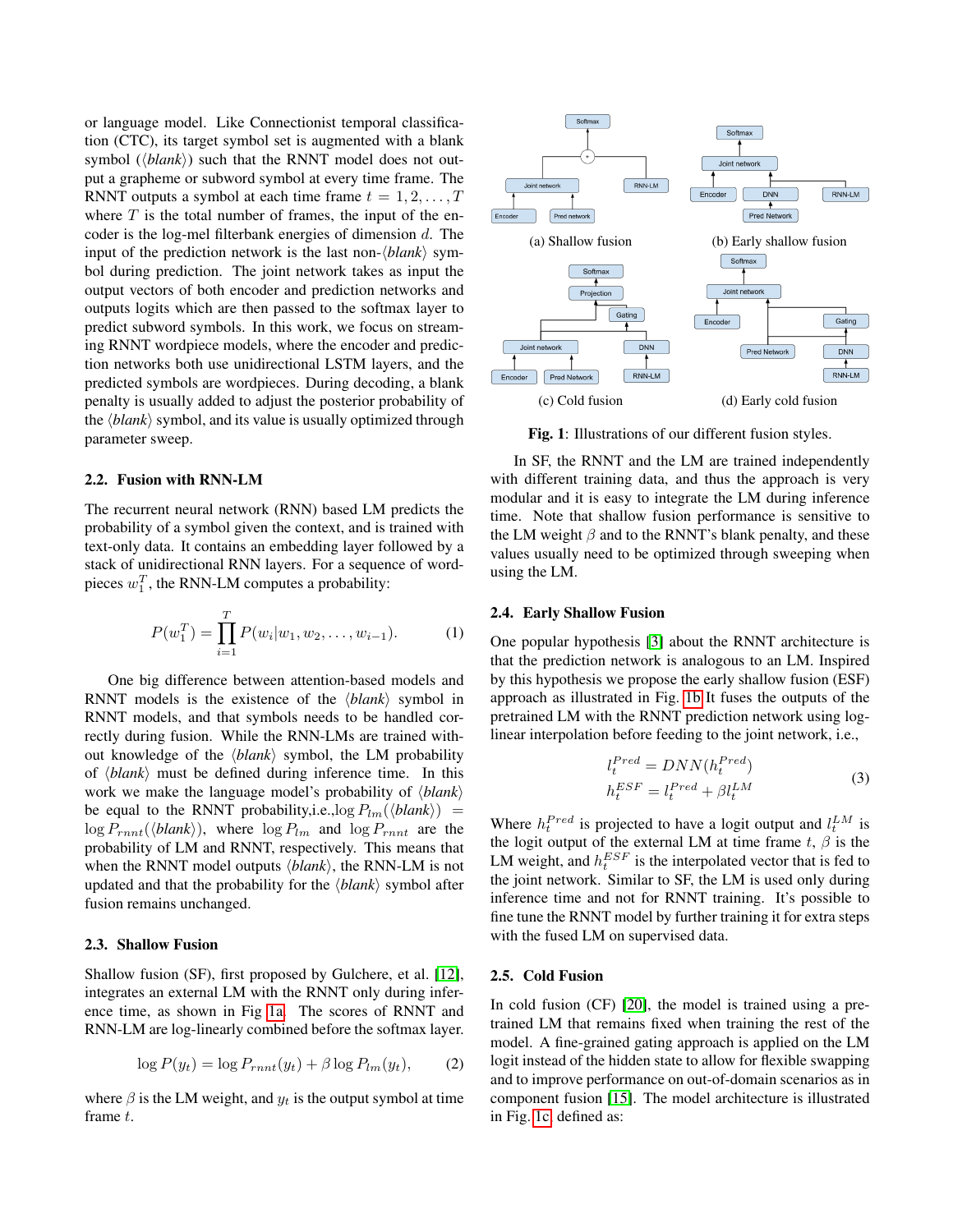$$
h_t^{LM} = DNN(l_t^{LM})
$$
  
\n
$$
g_t = \sigma(W[s_t^{jn}; h_t^{LM}] + b)
$$
  
\n
$$
s_t^{CF} = [s_t^{jn}; g_t \dot{h}_t^{LM}]
$$
  
\n
$$
r_t^{CF} = DNN(s_t^{CF})
$$
  
\n
$$
\hat{P}(y_t|x, y_{lt}) = softmax(r_t^{CF})
$$
\n(4)

Where  $l_t^{LM}$  is the logit output of the language model,  $g_t$  is the fine-grained gate output parametrized by  $W$ , which controls the importance of the contribution of the hidden state of the LM.  $s_t^{\hat{j}n}$  is the state of the joint network,  $s_t^{CF}$  is the final fused state, and DNN is a feedforward neural network. In our experiments we have been using a single layer of fully connected network.

Training the DNN and sigmoid functions help the model learn to use the LM when predicting a non- $\langle blank \rangle$  symbol, and only use the RNNT when predicting the  $\langle blank \rangle$  symbol. In the CF approach, sweeping for LM weight and blank penalty is not needed.

## 2.6. Early Cold Fusion

We propose the early cold fusion (ECF) approach as illustrated in Fig. [1d.](#page-1-0) ECF is inspired by cold fusion and fuses the LM by passing its logits through a  $DNN$  layer, the  $DNN$ output is concatenated with the hidden states of the prediction network and fed into a gating layer before sending to the joint network. The LM is used during training and inference.

$$
h_t^{LM} = DNN(l_t^{LM})
$$
  
\n
$$
g_t = \sigma(W[h_t^{Pred}; h_t^{LM}] + b)
$$
  
\n
$$
h_t^{ECF} = [h_t^{Pred}; g_t h_t^{LM}]
$$
\n(5)

#### 3. EXPERIMENT SETUP

#### <span id="page-2-0"></span>3.1. Model Architecture

The RNNT models and LMs in all experiments shared the same architectures. For RNNT, the encoder network consists of 8 unidirectional LSTM layers, where each layer has 2048 hidden units followed by a 640-dimensional projection layer. A stacking layer is inserted after the second layer, which stacks the outputs of two neighboring frames with a stride of 2 for speed improvement. The prediction network contains 2 unidirectional LSTM layers, where each layer has 2048 hidden units and followed by a 640-dimensional projection layer. The outputs of the encoder and prediction networks were fed into the joint network. The joint network is a feed-forward network with 640 hidden units, which accepts input from both the encoder and the prediction networks. The overall RNNT model has 120 million parameters.

The RNN-LM model has 2 unidirectional LSTM layers, each with 2048 units, with an embedding layer of 128 dimensions. This model has 60 million parameters. Both the RNNT and LM models were trained with using wordpieces and a vocabulary size of 4096.

### 3.2. Data

.

We performed experiments on three languages: Greek, Norwegian, and Sinhala. The training sets consisted of 6,700, 3,500, and 160 hours of utterances respectively, which were anonymized and hand-transcribed, and are representative of Google's voice search traffic. These languages covered the cases with low to high amount of training data. During training, the utterances were artificially noisified using a room simulator; the noise and reverberation had an average signalto-noise ratio of 12dB [\[21\]](#page-4-20). The noise sources came from YouTube or noisy environmental recordings.

For the RNN-LM, during training the data were randomly drawn from a mix of text sources with different weights: 0.6 for the same hand-transcribed data used in RNNT training, and 0.1 for each of YouTube search logs, Google search queries, Maps search queries and crawled web documents. This in total accounted for over 200 million text sentences for Sinhala and over a billion sentences for Greek and Norwegian. The RNN-LMs are trained by minimizing the log perplexity over a held out set. For all the languages, the fused models were tested on anonymized voice search testsets, which were drawn from Google's speech traffic and were not used while training the model. For shallow fusion models, the LM weight and blank penalty were also optimized by sweeping using these testsets.

# 4. RESULTS

<span id="page-2-2"></span><span id="page-2-1"></span>Table 1: Log perplexity of the LMs over the VS testset.

|           | Log Perplexity |
|-----------|----------------|
| Norwegian | 6.64           |
| Greek     | 6.75           |
| Sinhala   | 11.92          |

For each of the three languages, the LM was trained once with the text-only data, and applied in all the experiments. Table [1](#page-2-2) shows the perplexities of the pretrained LMs when predicting the test sets. It can be seen that it was much higher for Sinhala than Greek or Norwegian. This is expected because the Sinhala LM training data were dominated by the non-transcribed text sources which might be more different from the test sets.

### 4.1. Shallow fusion and cold fusion

Table [2](#page-3-0) shows the performance in terms of WER on the testsets for the baseline model, a modified RNNT model with larger prediction network (LPN), shallow fusion (SF), and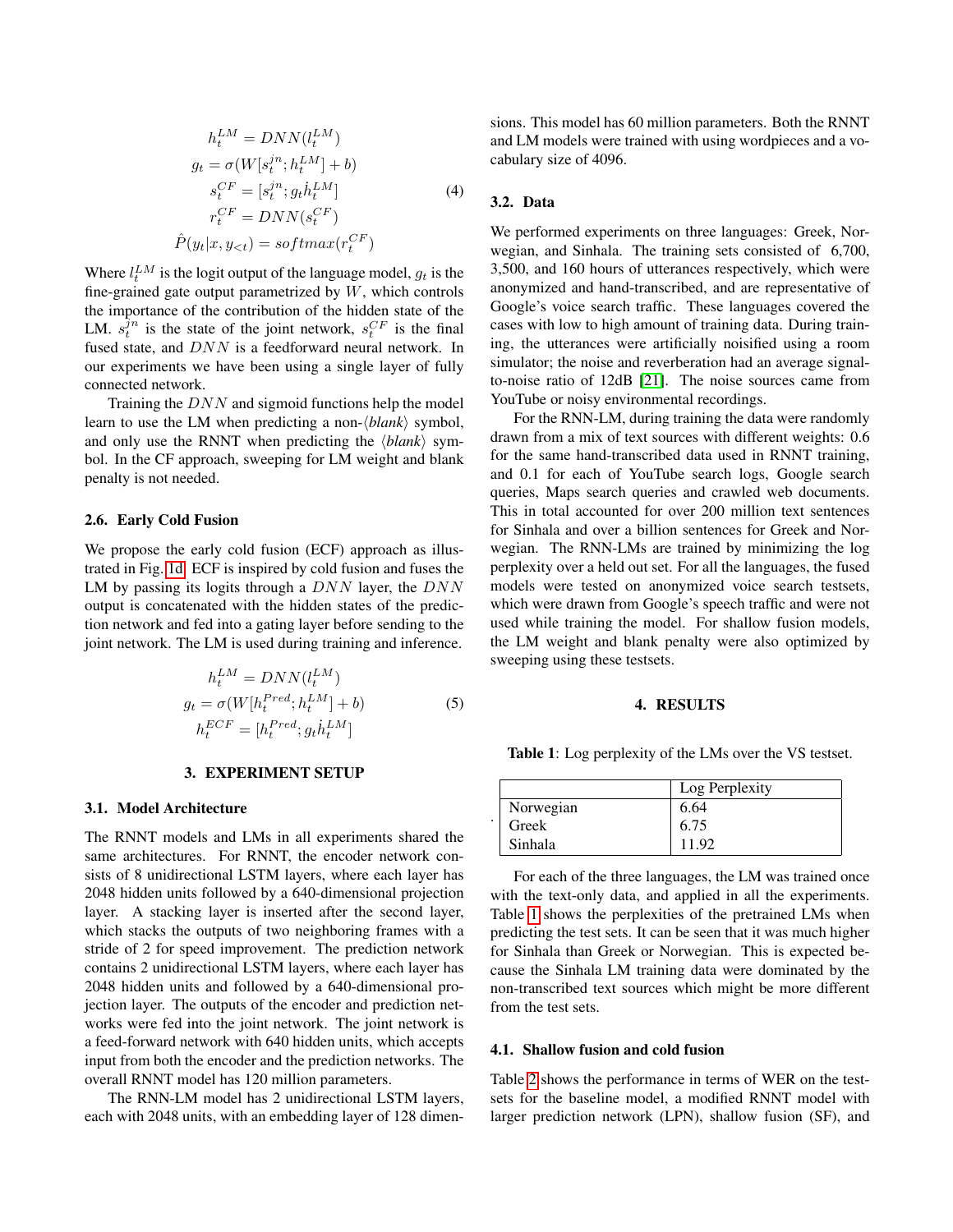<span id="page-3-0"></span>

| Model           | #params | Norweigian  | Greek       | Sinhala     |
|-----------------|---------|-------------|-------------|-------------|
| <b>Baseline</b> | 120M    | 24.5        | 14.5        | 69.4        |
| <b>LPN</b>      | 191M    | 24.4        | N/A         | 70.0        |
|                 |         | $(-0.40\%)$ |             | $(+0.86\%)$ |
| SF              | 180M    | 24.2        | 14.4        | 69.3        |
|                 |         | $(-1.22\%)$ | $(-0.68\%)$ | $(-0.14\%)$ |
| СF              | 200M    | 22.4        | 14.0        | 69.0        |
|                 |         | $(-8.57%)$  | $(-3.44\%)$ | $(-0.57%)$  |

Table 2: Shallow fusion and cold fusion results.

cold fusion (CF). The LPN was identical to the baseline model except its prediction network had 6 LSTM layers instead of 2, such that the number of parameters was similar to the CF model. The LPN model on Norweigian showed slight improvement over the baseline model, suggesting that just increasing RNNT model size is not effective for lower resource languages. Overall, cold fusion performed significantly better than shallow fusion. This is surprising as it's the opposite pattern than what was seen with LAS models [\[18\]](#page-4-17). Shallow fusion gave a small gain (1.2%) for Norweigian, but had no significant improvement for Greek and Sinhala, while cold fusion improved on all three languages. This could be because the handling of  $\langle blank \rangle$  probability in SF was not ideal, while CF can benefit from the extra parameters and the co-training of the RNNT model with the LM where the RNNT model learned to adapt to the fused LM.

Notably for Norwegian, cold fusion showed 8.57% gains, which was much larger than that for Greek (3.44%). This could be because the RNNT model for Greek was trained with a much larger data set than Norwegian. The large train set covers more linguistic features compared to the coverage in Norwegian, and as a result the gain brought by extra text-data was smaller. For Sinhala, both methods didn't show significant improvement. Our hypothesis is that the training set for Sinhala was too small, causing the model to overfit quickly during training; and that the linguistic features of the trained LM are too different from the test sets as manifested in the LM perplexity shown in Table [1.](#page-2-2) These results impliy that the amount of training data is critical for RNNT performance.

Table [3](#page-3-1) shows two examples of the top hypothesis generated by the baseline RNNT model and cold fusion in Greek. The hypotheses were transliterated to Latin for better understanding, and the differences between the hypotheses of the two models were highlighted. The last row shows the English translations of the transcript truth. The fused model correctly recognized the utterances while the baseline model failed to produce hypotheses that makes sense. This was likely because these mistaken words were seen in the text-only data used in LM training while not in the transcribed speech-text data used in the RNNT training. This example illustrates how fusion cat help a streaming E2E model perform better on "tail" phenomena such as proper nouns. Fusion with the LM helped the RNNT model to obtain a richer lattice and surface <span id="page-3-1"></span>Table 3: Examples of the top hypothesis generated by the baseline and the cold fused RNNT models for Greek.

|                           | Example 1                                                       | Example 2                                                              |
|---------------------------|-----------------------------------------------------------------|------------------------------------------------------------------------|
| <b>Baseline</b>           | philakes ipsous tis<br><b>Afstralias</b><br>andrianoupolis      | etsi re spor pou<br>anevainis skalopatia                               |
| Cold fused<br><b>RNNT</b> | philakes ipsistis<br>asphalias $(\checkmark)$<br>andrianoupolis | <b>Range Rover sport</b><br>$(\checkmark)$ pou anevainis<br>skalopatia |
| English<br>Translation    | highest security<br>$(\checkmark)$ prisons in<br>Andrianopolis  | <b>Range Rover sport</b><br>$(\checkmark)$ that climbs<br>stairs       |

<span id="page-3-2"></span>Table 4: Early shallow fusion and early cold fusion results.

| Model           | #params | Norweigian  | Greek       | Sinhala     |
|-----------------|---------|-------------|-------------|-------------|
| <b>Baseline</b> | 120M    | 24.5        | 14.5        | 69.4        |
| <b>ESF</b>      | 180M    | 24.4        | 14.5        | 69.3        |
|                 |         | $(-0.40\%)$ | $(0.00\%)$  | $(-0.14\%)$ |
| <b>ECF</b>      | 200M    | 22.7        | 14.2.       | 68.1        |
|                 |         | $(-7.34\%)$ | $(-2.06\%)$ | $(-1.87%)$  |

better hypotheses, and thus resulted in correct inference.

#### 4.2. Early shallow fusion and early cold fusion

Table [4](#page-3-2) shows the results of early shallow fusion and early cold fusion, where the LMs were fused before the joint network. It's worth noting that ESF models needed fine-tuning to get improvements. Similar to the results in Table [2,](#page-3-0) Sinhala had the least WER gain while Norweigian had the most gain because of the same reasons. For Norweigian and Greek, both early fusion approaches showed significant gains in WER, but slightly less than SF and CF. This suggests that fusing the LM before or after the joint network produces similar results. This result is valuable in that it shows us that if we choose to modify the topology of the RNNT model [\[22\]](#page-4-21) we can be flexible with the placement of the fusion point while maintaining the superior quality afforded by fusing a text-trained LM.

# 5. DISCUSSION

In this work we explored several existing fusion approaches as well as new methods that fuse a pre-trained language model at an earlier stage to improve RNNT performance for medium and low resource languages in a streaming setting. Among all the approaches, cold fusion performed best, with WER reduction up to 8.5% compared to the baseline. The language model brings additional linguistic features and helps the RNNT to produce richer lattices and obtain better hypotheses. Additionally, we showed that the fusion point can be placed either before or after the joint network while maintaining the quality gains.